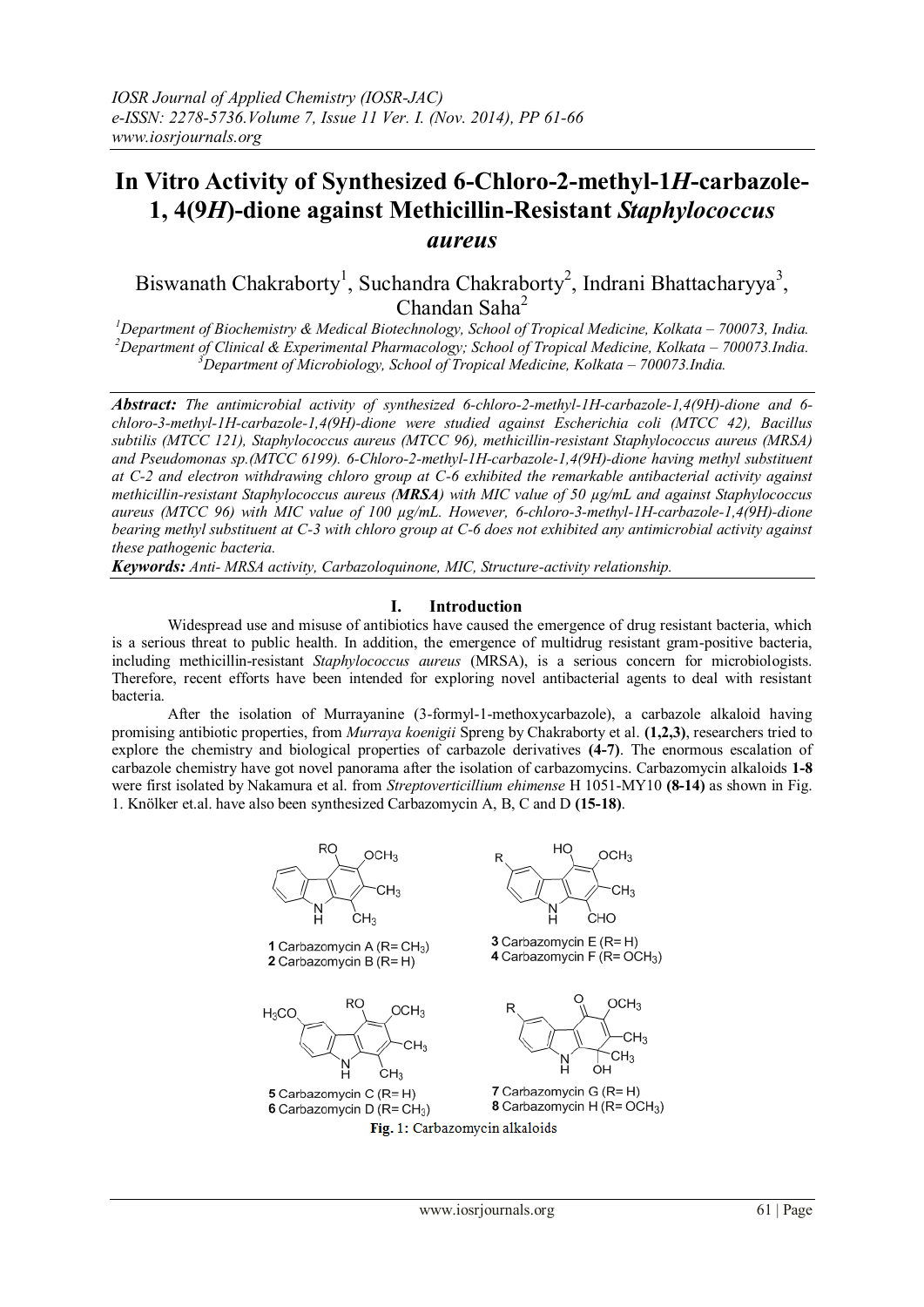It has been observed that carbazole ring is present in a variety of naturally occurring medicinally active substances. Though Carbazomycin B was found to be most potent among the carbazomycins, both Carbazomycin A [**1]** and Carbazomycin B [**2**] inhibit the growth of phytopathogenic fungi and exhibit antibacterial and antiyeast activities **(8)**. Inhibitory activity of Carbazomycin B [**2**] and Carbazomycin C [**3]** against 5-lipoxygenase were also observed **(19)**. Carbazomycin G [**7**], having unique quinol moiety, shows antifungal activity against *Trichophyton* species **(14)**. Recently we have reported that 3-methyl-1*H*-carbazole-1,4(9*H*)-dione and 6-methoxy-3,7- dimethyl-2,3-dihydro-1*H*-carbazole-1,4(9*H*)-dione both having unique quinone moiety, exhibited antibacterial activity **(20)**.

Close scrutiny of various carbazole derivatives and their effective anti-microbial activity help us to understand that the structurally rigid carbazole nucleus having extensive  $\pi$ -conjugated system  $(21)$  with desirable electronic charge transfer properties along with the presence of indole moiety exhibit diverse biological activities such as antibacterial **(22,23)**, antifungal **(24,25)**, antiviral **(26)**, anticancer **(27)** and various other activities. Besides the general biological activity, carbazole-1,4-quinones have highest anti-TB activity **(28,29)**.

It has also been reported that selective bioactivity is highly responsible due to the positioning of functional groups like –H,-OH and –CH<sup>3</sup> **(30)**. Structure elucidation of Carbazomycin G and H revealed that both have methyl substitution at C-2. In addition, it is worth mentioning that several 3-methylcarbazole alkaloids **(31, 32)** have also been isolated from higher plants and the oxidative functional variants of 3-methyl group such as CH2OH, CHO, COOH and COOCH<sup>3</sup> have been encountered in various alkaloids. Again it has been noticed that the presence of any electron withdrawing group, especially chloro group, in the aromatic ring of the carbazolo-quinones enhances the polarity, solubility as well as stability of the nucleus.

Exploring this concept of functional group assisted reactivity, oxidizing property of the quinone moiety and polarity of the chloro group, we have synthesized two regioisomers: 6-chloro-2-methyl-1*H*carbazole-1,4(9*H*)-dione [**9]** and 6-chloro-3-methyl-1*H*-carbazole-1,4(9*H*)-dione [**10]** possessing methyl group at 2 and 3 position respectively (Fig. 2).



6-chloro-2-methyl-1*H*-carbazole-1,4(9*H*)-dione 6-chloro-3-methyl-1*H*-carbazole-1,4(9*H*)-dione

**Fig. 2:** Structure of compound 9 and 10.

These regioisomers having carbazoloquinone moiety were then evaluated for their antimicrobial activity against *Escherichia coli* (MTCC 42), *Pseudomonas sp*. (MTCC 6199), *Bacillus subtilis* (MTCC 121), *Staphylococcus aureus* (MTCC 96) and methicillin-resistant *S. aureus* (MRSA).

## **II. Materials and Methods**

**1.1 Materials:** All starting chemical compounds were obtained from Aldrich. Nutrient broth, agar powder and antibiotic disks were purchased from Himedia. Dimethylsulphoxide (DMSO) was purchased from E. Merck. Compound **9** and compound **10** used in this work were synthesized in our laboratory.

**1.2 Synthesis of compound 9 and compound10:** A solution of methyl substituted cyclohexanones [**11]** in dry ether was treated with ethyl formate along with metallic sodium in presence of one drop of ethanol to furnish formyl derivatives **12** via Claisen condensation **(33).** Subsequent condensation of **12** with suitable phenyldiazonium chloride [**13]** yielded corresponding methyl-phenylhydrazono-cyclohexanone derivatives [**14]** under Japp-Klingemann condition **(34)**. Further acid catalysed Fischer Indole Cyclisation **(34)** of **14** in concentrated hydrochloric acid and glacial acetic acid yielded corresponding ketotetrahydrocarbazole [**15]**. Ultimately, the desired carbazoloquinones **9** and **10** were obtained by CAN-SiO<sub>2</sub> mediated oxidation (35) of 15 at room temperature (Scheme 1).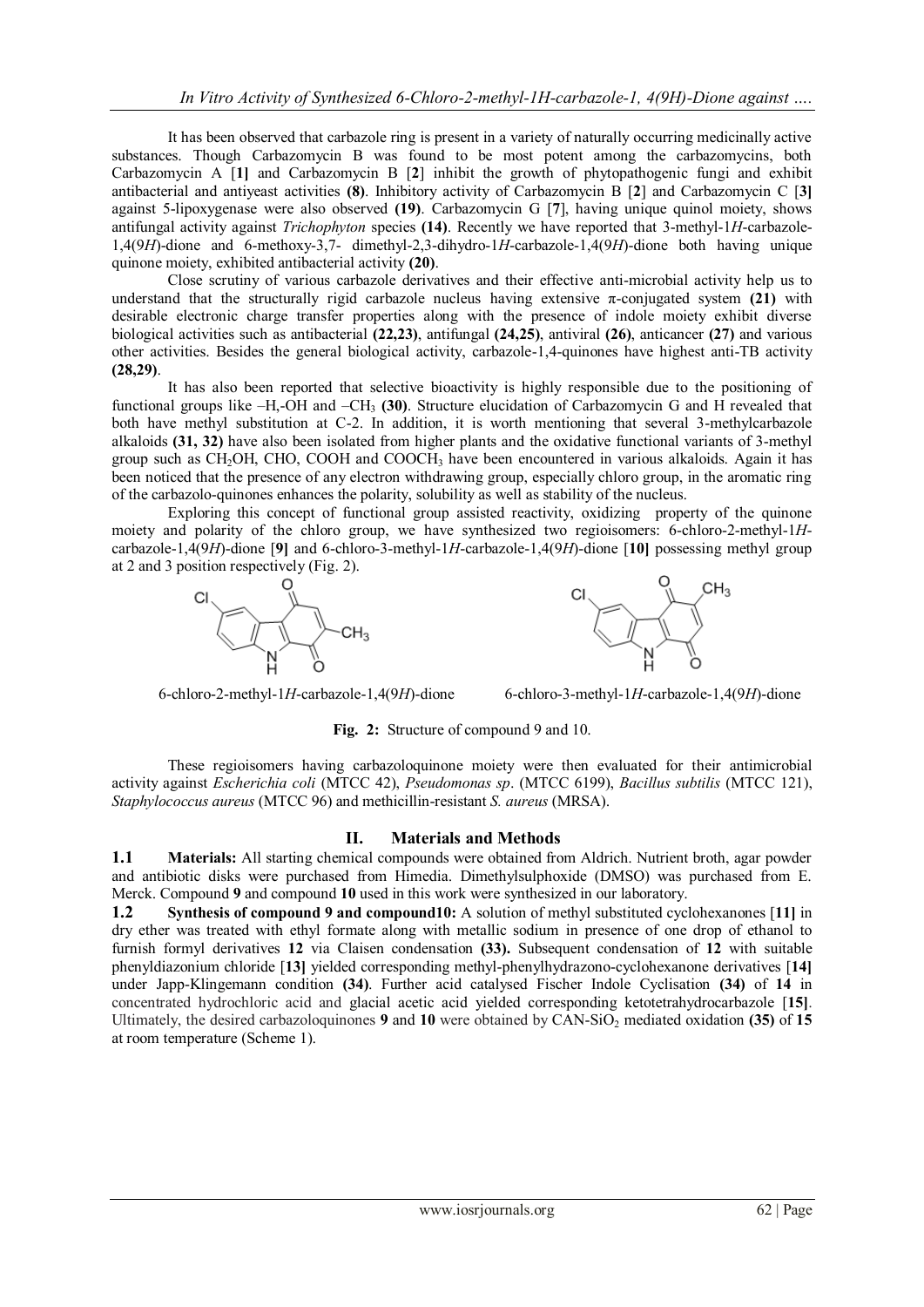

**Scheme 1:** Synthesis of compound 9 1nd 10.

**2-Methyl-6-chloro-1***H***-carbazole-1,4(9***H***)-dione [9]. m.p. 260°C (dec.); UV (MeOH) : 227, 259, 322, 380; IR** (KBr):  $v = 3207, 2977, 1665, 1635 \text{ cm}^{-1}$ ; <sup>1</sup>H NMR (DMSO-d<sub>6</sub>, 500MHz): 2.04 (s, 3H, C<sub>2</sub> – CH<sub>3</sub>), 6.56 (s, 1H,  $C_3$  – H), 7.44 – 7.57 (m,1Hx2,  $C_7$  – H &  $C_8$ -H), 8.21 (s,1H, C<sub>5</sub>-H), 12.96 (s, 1H, N—H, exch.); <sup>13</sup>C NMR (DMSO-d6, 125 MHz): 15.22 (+), 115.62 (–), 117.74 (+), 123.03 (+), 124.35 (–), 125.50 (–), 129.84 (+), 134.66(+),136.29 (–), 140.42 (–), 144.20 (–), 179.75 (–), 183.77 (–).

**3-Methyl-6-chloro-1***H***-carbazole-1,4(9***H***)-dione [10]. m.p. 254°C (dec.); UV (MeOH) : 224, 259, 328, 395; IR** (KBr):  $v = 3210$ , 2978, 1664, 1645 cm<sup>-1</sup>; <sup>1</sup>H NMR (DMSO-d<sub>6</sub>, 500MHz): 2.02 (s, 3H, C<sub>3</sub> – CH<sub>3</sub>), 6.60 (s, 1H,  $C_2-H$ ), 8.04 (s,1H, C<sub>7</sub> – H), 8.22 (s,1Hx2, C<sub>5</sub>-H & C<sub>8</sub> – H), 12.92 (s, 1H, N—H, exch.); <sup>13</sup>C NMR (DMSO-d<sub>6</sub>, 125 MHz): 15.32 (+), 114.50 (–), 116.54 (+), 123.13 (+), 124.74 (–), 129.31 (+), 132.65(+), 135.78 (–),136.22  $(-),140.37$   $(-), 146.79$   $(-), 179.56$   $(-), 182.45$   $(-).$ 

**1.3 Procedure for CAN-SiO<sup>2</sup> Mediated Oxidation of 15 to obtain quinones 9 and 10:** A solution of cericammonium nitrate (CAN, 15 mM) in dry acetonitrile (50 mL) was mixed with silica gel 60 -120 mesh (45 g). On evaporation of solvent at room temperature a reddish free flow reagent was obtained. A solution of **15** (2.5 mM) in dichloromethane (35 mL) was thoroughly mixed with the reagent followed by aerial evaporation of solvent. The reaction mixture obtained after overnight incubation at room temperature was then extracted with dichloromethane (4x50 mL). The solvent was then removed to evaporation. The reddish brown solid thus obtained was chromatographed over silica gel (30 g) by eluting first with hexane and then with dichloromethane- hexane (3: 2). The eluent of dichloromethane- hexane fraction on evaporation afforded a red coloured solid. This was further purified through crystallization from dichloromethane- hexane mixture to furnish 9 and 10.

**1.4 Bacterial cultures:** Bacterial cultures of *Escherichia coli* (MTCC 42), *Pseudomonas sp.* (MTCC 6199), *Bacillus subtilis* (MTCC 121) and *Staphylococcus aureus* (MTCC 96) were obtained from the Microbial Type Culture Collection (MTCC), Institute of Microbial Technology (IMTECH), Chandigarh, India. Methicillin-resistant *S. aureus* (MRSA) was collected from the patient's sample of our institute.

**1.5 Inoculum preparation:** Inoculums were prepared by transferring three to five well-isolated colonies of identical morphology to 5 mL sterile nutrient broth from the respective nutrient agar plates. The broth cultures were then incubated for 24 h at 37°C. Before the addition of inoculum the turbidity of the actively growing bacterial suspension was adjusted to match the turbidity standard of 0.5 McFarland units.

**1.6 Antibacterial activity assay:** The antibacterial activity of compounds is studied as per standard agar well diffusion method (NCCLS 2000). Approximately 20 mL of molten Nutrient agar were poured in to sterile Petri dish and allowed to solidify. The bacterial suspension (10<sup>6</sup> CFU/ mL) was inoculated uniformly onto the surface of agar plates and wells of uniform diameter were made on the solidifying agar media by the sterile borer. Test compounds were dissolved in DMSO and sterilized by filtration through 0.22 mm sterilizing Millipore express filter (Millex-GP, Bedford, OH, USA). Concentrations of the antimicrobial agents used for this assay were 2560 µg/ mL, 1280 µg/mL and 640 µg/ mL. 100 µl of particular dilutions were dispensed into the individually labeled wells. The plates were then kept in the refrigerator at 8- 10  $^{\circ}$ C for proper diffusion of compounds into the media. After 1 h of cold incubation, the petri plates were transferred to incubator and maintained at 37 °C for 24 h. After overnight incubation, results were interpreted in terms of diameter (mm) of zone of inhibition surrounding the wells. Experiments were performed in triplicate for each test concentrations. The derivative that showed significant growth inhibition zone was further evaluated for their minimum inhibitory concentration (MIC) using standard broth dilution technique. The MIC is defined as the lowest concentration of a compound at which the visible growth of the organism is completely inhibited. Control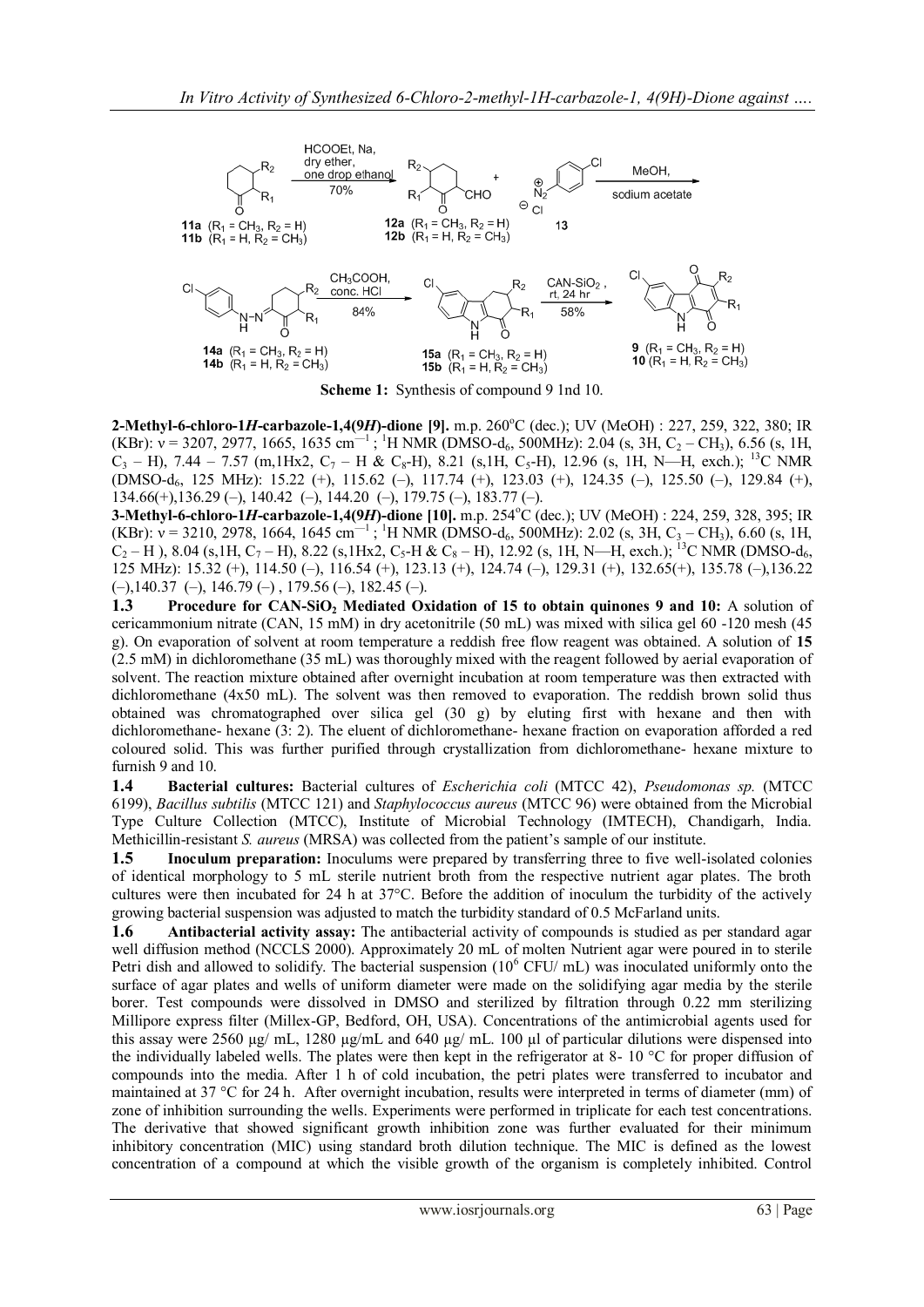experiments with DMSO and uninoculated media were run parallel to the test compounds under the same conditions.

## **III. Results and Discussion**

The result of antimicrobial screening of our synthesized compounds, 6-chloro-2-methyl-1*H*-carbazole-1,4(9*H*)-dione [**9**] and 6-chloro-3-methyl-1*H*-carbazole-1,4(9*H*)-dione [**10]** by agar well diffusion method are shown in Table 1. From the data of the appraisal of zone of inhibition it is clear that compound **10** posses no antimicrobial activity against the tested organisms but compound **9** showed the promising activity against *Staphylococcus aureus* (MTCC 96) and Methicillin-resistant *S. aureus* (MRSA).

| Strain                      | Concentration | Zone of inhibition | for<br>Zone of inhibition<br>for<br>(mm)<br>(mm) |
|-----------------------------|---------------|--------------------|--------------------------------------------------|
|                             | compound 9    |                    | compound 10                                      |
|                             |               |                    |                                                  |
| Escherichia coli            | A             | NA                 | NA.                                              |
| (MTCC 42)                   | B             | NA                 | NA.                                              |
|                             | C             | NA                 | NA.                                              |
| Staphylococcus aureus (MTCC | А             | 19                 | NA.                                              |
| 96)                         | B             | 17                 | NA.                                              |
|                             | C             | 16                 | NA.                                              |
| Pseudomonas sp.             | А             | NA                 | NA.                                              |
| (MTCC 6199)                 | B             | NA                 | NA.                                              |
|                             | C             | NA                 | NA                                               |
| Bacillus subtilis           | А             | NA                 | NA                                               |
| (MTCC 121)                  | B             | NA                 | NA                                               |
|                             | C             | NA                 | NA.                                              |
| Methicillin-resistant       | A             | 24                 | NA.                                              |
| S. aureus (MRSA)            | B             | 22                 | NA.                                              |
|                             |               | 21                 | NA                                               |

**Table 1** Result of Antimicrobial activity assay by agar well diffusion method.

Concentrations : A= 2560µg/ mL; B= 1280µg/ mL; C= 640 µg/mL. Zone of inhibition given in mm (diameter). NA : no inhibitory activity.

As the compound **9** showed clear zone of inhibition, it's minimum inhibitory concentrations against these two microorganisms were determined by standard broth dilution method. Experimental results of the broth dilution method which was employed for the determination of MIC value of the compound **9** against *Staphylococcus aureus* (MTCC 96) and Methicillin-resistant *S. aureus* (MRSA) are represented in Table 2 and Table 3 respectively.

**Table 2** Result of the tube dilution method of Compound **9** against *Staphylococcus aureus*(MTCC 96)

| Compound   | Tube no | Antibiotic stock    | Final concentration of | Growth observe |
|------------|---------|---------------------|------------------------|----------------|
|            |         | $(\mu g/\text{mL})$ | the tube( $\mu$ g/ mL) |                |
|            | 0       | Nil                 | Nil                    | $+ve$          |
| Compound 9 |         | Nil                 | Nil                    | $+ve$          |
|            | 2       | 500                 | 10                     | $+ve$          |
|            | 3       | 500                 | 25                     | $+ve$          |
|            | 4       | 500                 | 50                     | $+ve$          |
|            | 5       | 500                 | 100                    | -ve            |
|            | 6       | 4000                | 160                    | -ve            |
|            |         | 4000                | 320                    | -ve            |
|            | 8       | 4000                | 480                    | -ve            |
|            | 9       | 4000                | 640                    | -ve            |
|            |         |                     |                        |                |

|  |  | Table 3 Result of the tube dilution method of Compound 9 against MRSA |  |  |
|--|--|-----------------------------------------------------------------------|--|--|
|--|--|-----------------------------------------------------------------------|--|--|

| Compound   | Tube no. | Antibiotic stock | Final<br>-of<br>concentration | Growth observe |
|------------|----------|------------------|-------------------------------|----------------|
|            |          | $(\mu g/mL)$     | the tube( $\mu$ g/ mL)        |                |
|            | 0        | Nil              | Nil                           | $+ve$          |
| Compound 9 |          | Nil              | Nil                           | $+ve$          |
|            |          | 500              | 10                            | $+ve$          |
|            |          | 500              | 25                            | $+ve$          |
|            | 4        | 500              | 50                            | -ve            |
|            |          | 500              | 100                           | -ve            |
|            | 6        | 4000             | 160                           | -ve            |
|            |          | 4000             | 320                           | -ve            |
|            | 8        | 4000             | 480                           | -ve            |
|            | 9        | 4000             | 640                           | -ve            |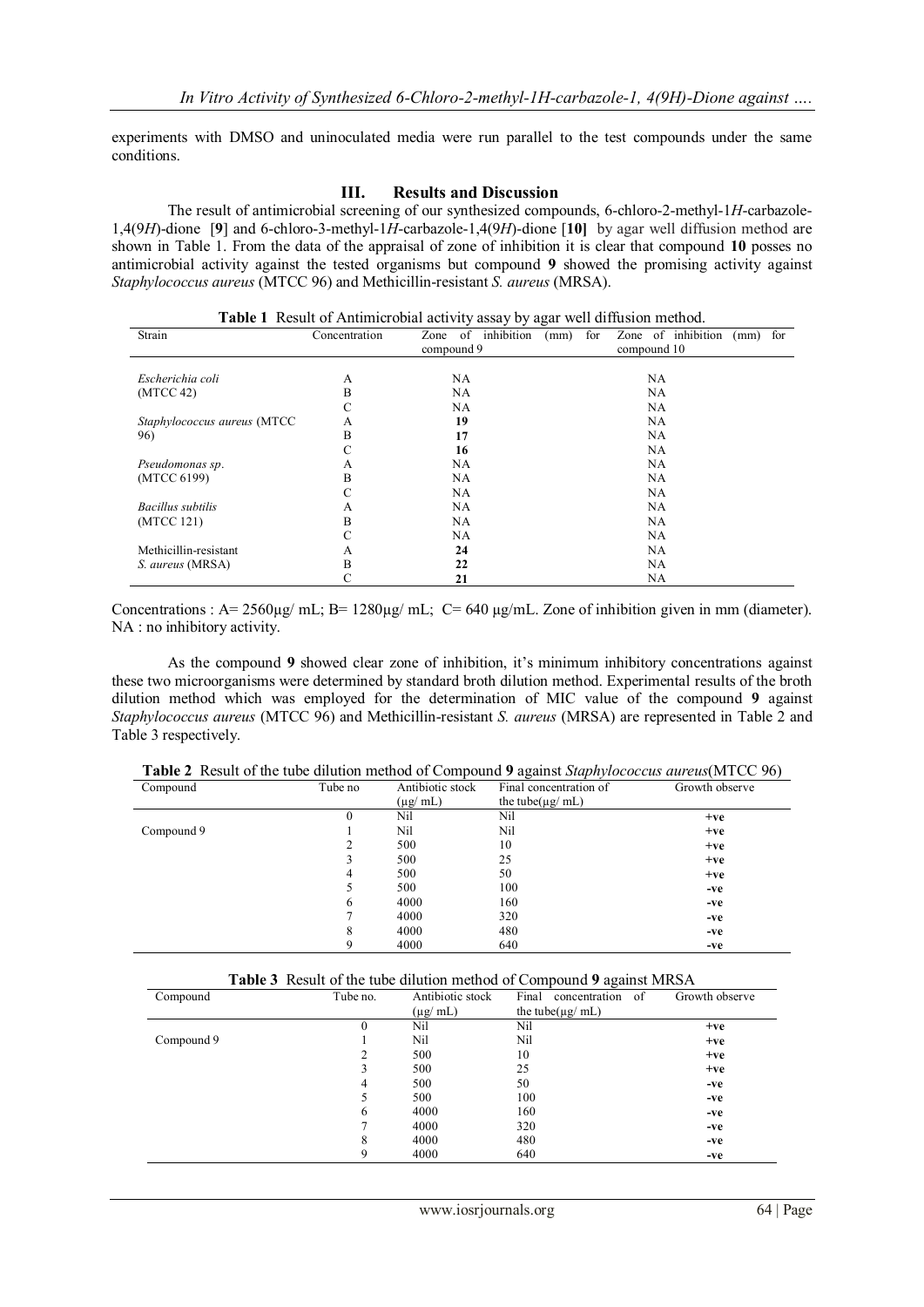It is clear from the experimental results that compound **9** has the MIC value of 100 µg/ mL against S. aureus (MTCC 96) and 50 µg/ mL against methicillin-resistant *S. aureus* (**MRSA**). As compound **9** is highly sensitive against methicillin-resistant S. aureus, this fact is very reassuring as the "super bug" MRSA has a significantly lower MIC value for this compound. So, our preliminary work gives an idea that 6-chloro-2 methyl-1*H*-carbazole-1,4(9*H*)-dione [**9**] may be effectively useful in combating methicillin-resistant *Staphylococcus aureus* (**MRSA**), which has presently acquired resistance against many well-known antibiotics. The difference in activity between these two compounds having similar chemical skeleton, may be attributed due to the positioning of  $-CH_3$  group. We can also infer that compounds having the methyl group as substituent at C-2 position, exhibit anti-staphylococcal activity rather than their C-3 counterpart.

Though it has been reported that several 3-methyl carbazole alkaloids isolated from higher plants and their oxidative functional variants exhibited some biological activities, this experimental results finally strengthen our hypothesis that methyl group at C-2 is more effective as antibacterial agent than that at C-3. This structure-activity relationship is in accordance with the carbazomycins which has methyl group at C-2 having pronounced biological activities.

### **IV. Conclusion**

The present research work fuel up the carbazole compounds with this new derivative 6-chloro-2 methyl-1*H*-carbazole-1,4(9*H*)-dione [**9**], which showed excellent activity against methicillin resistant *Staphylococcus aureus* (MRSA). Uniqueness of this synthesized compound having methyl group at C-2 and chloro group at C-6 enriched the existing information of functional group assistance reactivity. Further research will be carried out using this synthetic tool to assist drug and development process which will provide future effective antimicrobial agent to fight against drug resistance bacteria.

#### **Acknowledgements**

We are thankful to Prof. Nandita Basu (Ghorai), Director, and Prof. Santanu Tripathi, Head of the Department of Clinical & Experimental Pharmacology, School of Tropical Medicine, Kolkata, for their interest in the work. The authors would like to acknowledge Dr. Sanjoy Ghosh, Department of Biochemistry, University of Calcutta for helpful suggestions. We are also thankful to The West Bengal University of Health Sciences to allow us for this work.

#### **References**

- [1] D. P. Chakraborty, B. K. Barman and P. K.Bose, Sci. Cult., vol. 30, pp. 445, 1964.
- [2] D. P. Chakraborty, B. K. Barman and P. K. Bose, "On the constitution of murrayanine, a carbazole derivative isolated from Murraya koenigii Spreng," Tetrahedron, vol. 21, pp. 681–685, 1965.
- [3] K. C. Das, D. P. Chakraborty and P. K. Bose, "Antifungal activity of some constituents of Murraya koenigii Spreng," Experientia, vol. 21, pp. 340, 1965.
- [4] H-J. Knölker, and K. R. Reddy, "Isolation and Synthesis of Biologically Active Carbazole Alkaloids," Chem. Rev., vol. 102, pp. 4303-4427, 2002.
- [5] H-J. Knölker, "Transition Metal Complexes in Organic Synthesis, Part 70&#. Synthesis of Biologically Active Carbazole Alkaloids Using Organometallic Chemistry," Curr. Org. Synth., vol.1, pp. 309-331, 2004.
- [6] [I. Bauer,](http://link.springer.com/search?facet-author=%22Ingmar+Bauer%22) an[d H-J. Knölker](http://link.springer.com/search?facet-author=%22Hans-Joachim+Kn%C3%B6lker%22), "Synthesis of Pyrrole and Carbazole Alkaloids," Top. Curr. Chem., vol. 309, pp. 203-253, 2012.<br>[7] A. W. Schmidt, K. R. Reddy, and H-J. Knölker, "Occurrence, Biogenesis, and Synthesis of Bio
- A. W. Schmidt, K. R. Reddy, and H-J. Knölker, "Occurrence, Biogenesis, and Synthesis of Biologically Active Carbazole Alkaloids," Chem. Rev., vol. 112, pp. 3193-3328, 2012.
- [8] K. Sakano, K. Ishimaru and S. Nakamura, "New antibiotics, Carbazomycins A and B I. Fermentation, Extraction, Purification and physico-chemical and biological properties,‖ J. Antibiot., vol. 33, pp. 683–689, 1980.
- [9] K. Sakano and S. Nakamura, "New antibiotics Carbazomycins A and B. II. Structural elucidation," J. Antibiot., vol. 33, pp. 961 966, 1980.
- [10] M. Kaneda, K. Sakano, S. Nakamura, Y. Kushi and Y. Iitaka, "The structure of Carbazomycin B," Heterocycles, vol. 15, pp. 993– 998. 1981.
- [11] K. Yamasaki, M. Kaneda, K. Watanabe, Y. Ueki, K. Ishimaru, S. Nakamura, R. Nomi, N. Yoshida and T. Nakajima, "New antibiotics, Carbazomycins A and B III. Taxonomy and Biosynthesis," J. Antibiot., vol. 36, pp. 552–558, 1983.
- [12] S. Kondo, M. Katayama and S. Marumo, "Carbazomycinal and 6-methoxycarbazomycinal as Aerial mycelium formation-inhibitory substances of Streptoverticillium species," J. Antibiot., vol. 39, pp.727-730, 1986.
- [13] T. Naid, T. Kitahara, M. Kaneda and S. Nakamura, "Carbazomycins C, D, E and F, minor components of the Carbazomycin complex," J. Antibiot., vol. 40, pp. 157-164, 1987.
- [14] M. Kaneda, T. Naid, T. Kitahara, S. Nakamura, T. Hirata and T. Suga, "Carbazomycins G and H, Novel Carbazomycin congeners containing a quinol moiety," J. Antibiot., vol.  $41$ , pp. 602–608, 1988.
- [15] H-J. Knölker, M. Bauermeister, D. Bläser, R. Boese, and J-B. Pannek, "Highly Selective Oxidations of Fe(CO)<sub>3</sub>-Cyclohexadiene Complexes: Synthesis of 4b,8a-Dihydrocarbazol-3-ones and the First Total Synthesis of Carbazomycin A<sup>"</sup> Angew. Chem. Int. Ed. Engl., vol. 28, pp. 223-225, 1989.
- [16] [H-J. Knölker,](http://pubs.rsc.org/en/results?searchtext=Author%3AHans-Joachim%20Kn%C3%B6lker) and [M. Bauermeister](http://pubs.rsc.org/en/results?searchtext=Author%3AMichael%20Bauermeister), "The total synthesis of the carbazole antibiotic carbazomycin B and an improved route to carbazomycin A," J. Chem. Soc. Chem. Commun., pp. 1468-1470, 1989.
- [17] H-J. Knölker, and M. Bauermeister, "Transition Metal-Diene Complexes in Organic Synthesis. Part 15. Iron-mediated total synthesis of carbazomycin A and B," Helv. Chim. Acta., vol. 76, pp. 2500-2514, 1993.
- [18] H J. Knölker, and G. Schlechtingen, "First total synthesis of carbazomycin C and D," J. Chem. Soc., Perkin Trans., vol. 1, pp. 349 – 350, 1997.